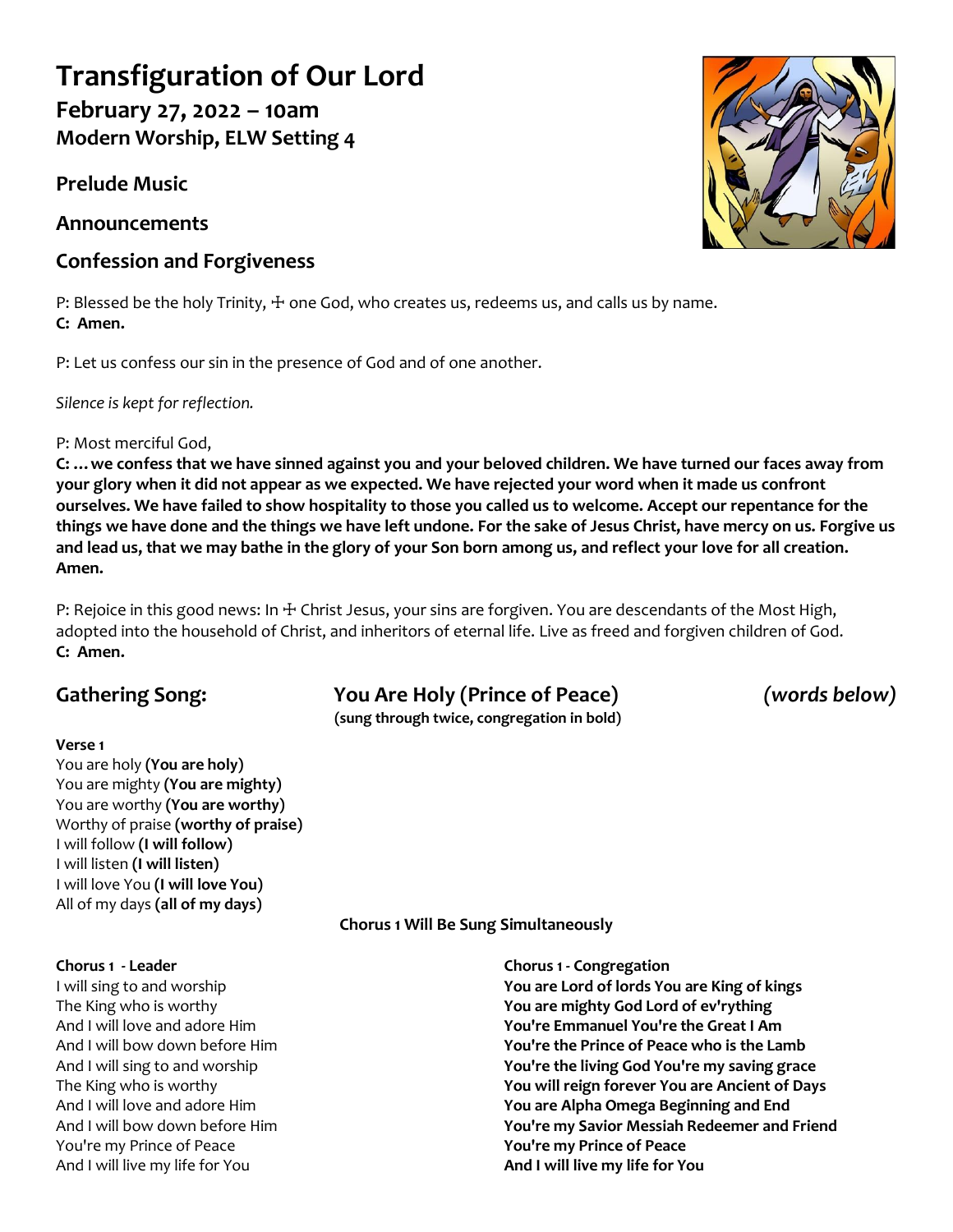(Ending) **ALL:** You're my Prince of Peace And I will live my life for You

## **Greeting**

P: The grace of our Lord Jesus Christ, the love of God, and the communion of the Holy Spirit, be with you all! **C: And also with you!**

### **Kyrie**

A: In peace, let us pray to the Lord. **C: Lord, have mercy.**

A: For the peace from above, and for our salvation, let us pray to the Lord. **C: Lord, have mercy.**

A: For the peace of the whole world, for the well-being of the church of God, and for the unity of all, let us pray to the Lord. **C: Lord have mercy.**

A: For this holy house, and for all who offer here their worship and praise, let us pray to the Lord.

#### **C: Lord have mercy.**

A: Help, save, comfort, and defend us, gracious Lord. **C: Amen.**

### **A Litany of Boldness**

A: O Creative God, You made us in Your image. You call us through the Holy Spirit. Let your loving kindness be upon us. Oh God of our ancestors, we remember the bold witness of those who paved the way for all—lay and ordained. **C: We give You thanks, O God.**

A: O Holy One, Who breathes life into us all, we raise before You the bold people among us today: for those who pray, for those who parent, for those who study, for those who advocate, for those who laugh, for those who share, for those who extend hospitality, for those who smile.

#### **C: We give You thanks, O God.**

A: O Gracious One, forgive us when we are too timid to live up to the boldness You have placed within us..Enable us to recognize, honor and support the boldness you have placed within others. O God of infinite possibility, grant to us all the opportunity to act boldly on our faith in Jesus Christ. **C: Hear us, O Lord.**

A: O God of abundant life, grant to us all emotional, physical and spiritual wholeness so that we might best serve others in Your name. Give us courage, hope and open hearts, that we might experience expanding possibilities and grow through change. Give us the courage and wisdom to act boldly on our faith in You, O creating, redeeming and sustaining One.

**C: Amen.**

### **First Reading: Exodus 34:29-35**

*Moses' face shone with the reflected glory of God after he received the Ten Commandments on Mount Sinai. The sight caused the Israelites to be afraid, so Moses wore a veil to mask the radiance of God's glory, taking it off when he spoke directly with God.*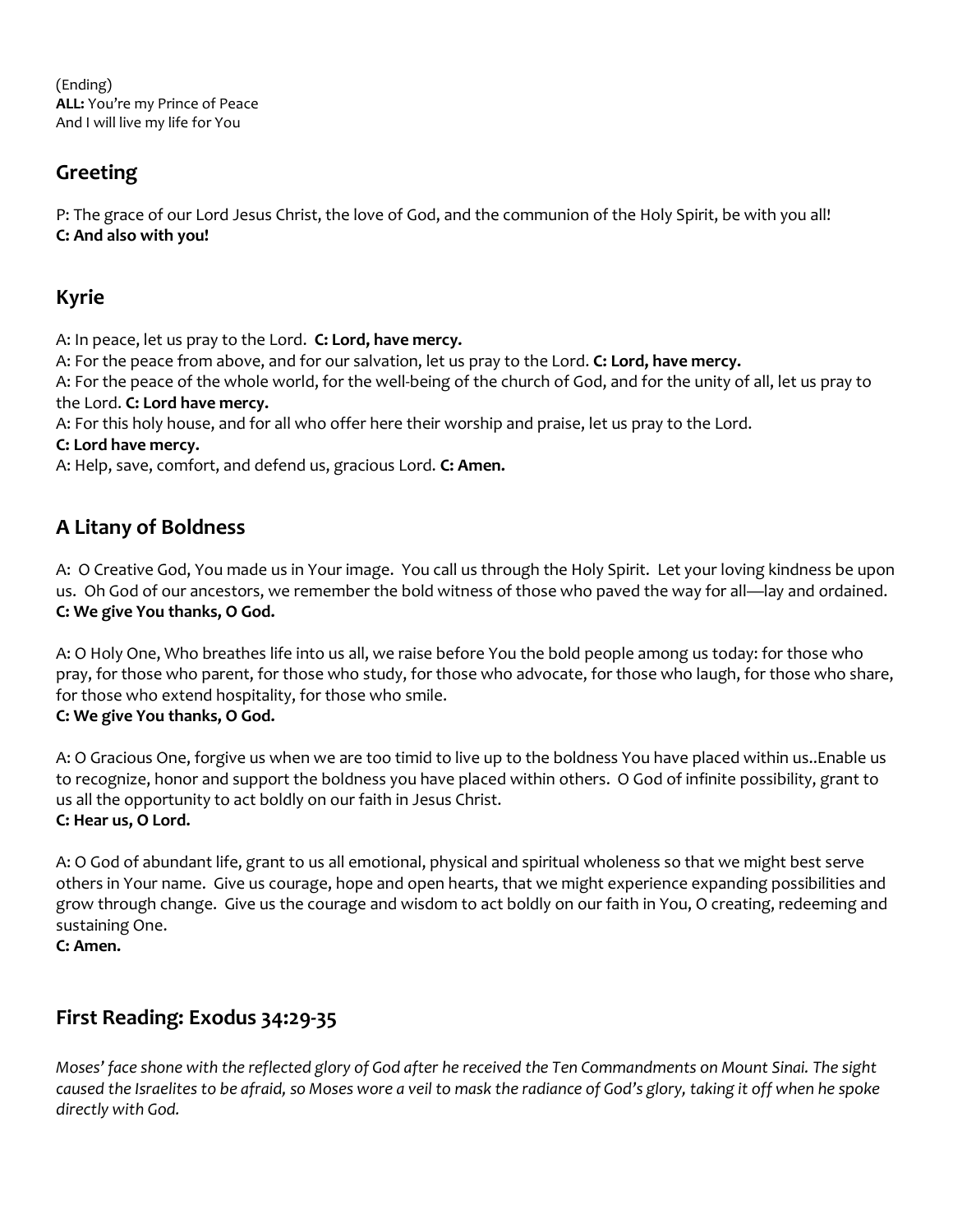<sup>29</sup>Moses came down from Mount Sinai. As he came down from the mountain with the two tablets of the covenant in his hand, Moses did not know that the skin of his face shone because he had been talking with God. <sup>30</sup>When Aaron and all the Israelites saw Moses, the skin of his face was shining, and they were afraid to come near him. <sup>31</sup>But Moses called to them; and Aaron and all the leaders of the congregation returned to him, and Moses spoke with them.  $32$ Afterward all the Israelites came near, and he gave them in commandment all that the Lord had spoken with him on Mount Sinai. <sup>33</sup>When Moses had finished speaking with them, he put a veil on his face; <sup>34</sup>but whenever Moses went in before the Lord to speak with him, he would take the veil off, until he came out; and when he came out, and told the Israelites what he had been commanded, <sup>35</sup>the Israelites would see the face of Moses, that the skin of his face was shining; and Moses would put the veil on his face again, until he went in to speak with him.

L: The Word of the Lord

**C: Thanks be to God**

### **Psalm: Psalm 99**

<sup>1</sup>The Lord is king; let the people tremble. The Lord is enthroned upon the cherubim; let the earth shake. **<sup>2</sup>The Lord, great in Zion, is high above all peoples.**

<sup>3</sup>Let them confess God's name, which is great and awesome; God is the Holy One. **<sup>4</sup>O mighty king, lover of justice, you have established equity; you have executed justice and righteousness in Jacob.**

<sup>5</sup>Proclaim the greatness of the Lord and fall down before God's footstool; God is the Holy One. **<sup>6</sup>Moses and Aaron among your priests, and Samuel among those who call upon your name, O Lord, they called upon you, and you answered them,**

 $^7$ you spoke to them out of the pillar of cloud; they kept your testimonies and the decree that you gave them. **<sup>8</sup>O Lord our God, you answered them indeed; you were a God who forgave them, yet punished them for their evil deeds.**

<sup>9</sup>Proclaim the greatness of the Lord and worship upon God's holy hill; for the Lord our God is the Holy One.

| <b>Gospel Acclamation:</b> |  |
|----------------------------|--|
|                            |  |

**Gospel Acclamation: Celtic Alleluia** *ELW 174*

Alleluia, alleluia. Alleluia, alleluia.

### **Gospel: Luke 9:28-43a**

*The conversation about Jesus' suffering and death is enclosed in a dazzling foreshadowing of the resurrection. God affirms Jesus' identity, the disciples are stunned speechless, and Jesus resumes his mission with a demonstration of his power over evil.*

P: A reading from… **C: Glory to You, O Lord.**

<sup>28</sup>Now about eight days after these sayings Jesus took with him Peter and John and James, and went up on the mountain to pray. <sup>29</sup>And while he was praying, the appearance of his face changed, and his clothes became dazzling white. <sup>30</sup>Suddenly they saw two men, Moses and Elijah, talking to him. <sup>31</sup>They appeared in glory and were speaking of his departure, which he was about to accomplish at Jerusalem. <sup>32</sup>Now Peter and his companions were weighed down with sleep; but since they had stayed awake, they saw his glory and the two men who stood with him. 33 Just as they were leaving him, Peter said to Jesus, "Master, it is good for us to be here; let us make three dwellings, one for you, one for Moses, and one for Elijah"—not knowing what he said. 34While he was saying this, a cloud came and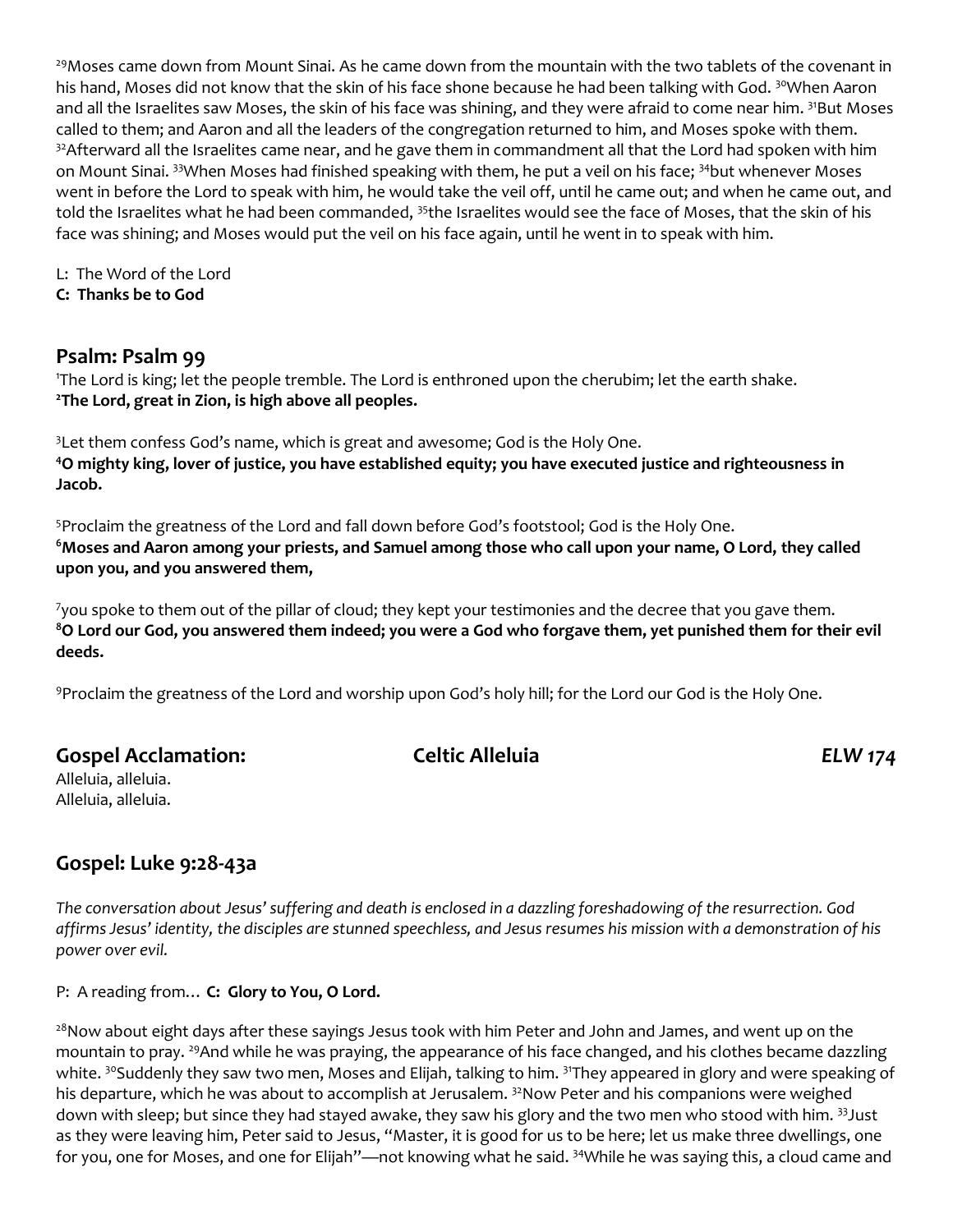overshadowed them; and they were terrified as they entered the cloud. <sup>35</sup>Then from the cloud came a voice that said, "This is my Son, my Chosen; listen to him!" <sup>36</sup>When the voice had spoken, Jesus was found alone. And they kept silent and in those days told no one any of the things they had seen. <sup>37</sup>On the next day, when they had come down from the mountain, a great crowd met him. <sup>38</sup> Just then a man from the crowd shouted, "Teacher, I beg you to look at my son; he is my only child. <sup>39</sup>Suddenly a spirit seizes him, and all at once he shrieks. It convulses him until he foams at the mouth; it mauls him and will scarcely leave him. <sup>40</sup>I begged your disciples to cast it out, but they could not." <sup>41</sup>Jesus answered, "You faithless and perverse generation, how much longer must I be with you and bear with you? Bring your son here." <sup>42</sup>While he was coming, the demon dashed him to the ground in convulsions. But Jesus rebuked the unclean spirit, healed the boy, and gave him back to his father.  $43a$ And all were astounded at the greatness of God.

P: The Gospel of the Lord.

**C: Praise to you, O Christ.**

**Sermon** *Pastor Paul Busekist*

### **Song of the Day: Jesus on the Mountain Peak** *ELW 317*

### **Apostles Creed**

**I believe in God, the Father almighty, creator of Heaven and earth.** 

**I believe in Jesus Christ, God's only Son, our Lord, who was conceived by the Holy Spirit, born of the virgin Mary, suffered under Pontius Pilate, was crucified, died, and was buried; he descended to the dead. On the third day he rose again; he ascended into heaven, he is seated at the right hand of the Father, and he will come to judge the living and the dead.**

**I believe in the Holy Spirit, the holy catholic church, the communion of saints, the forgiveness of sins, the resurrection of the body, and the life everlasting. Amen.**

### **Prayers of the Church / Sign of the Peace**

### **Offering** *(encouraged for before or after service, using vase only and not ushers)*

### **Offering Prayer**

#### A: Let us pray.

**C: Blessed are you, O God, Sovereign of the universe. You offer us new beginnings and guide us on our journey. Lead us to your table, nourish us with this heavenly food, and prepare us to carry your love to a hungry world, in the name of Christ our light. Amen.**

### **Words of Institution**

### **Lord's Prayer**

**Our Father, who art in heaven, hallowed be thy name, thy kingdom come, thy will be done, on earth as it is in heaven. Give us this day our daily bread; and forgive us our trespasses, as we forgive those who trespass against us; and lead us not into temptation, but deliver us from evil. For thine is the kingdom, and the power, and the glory, forever and ever. Amen.**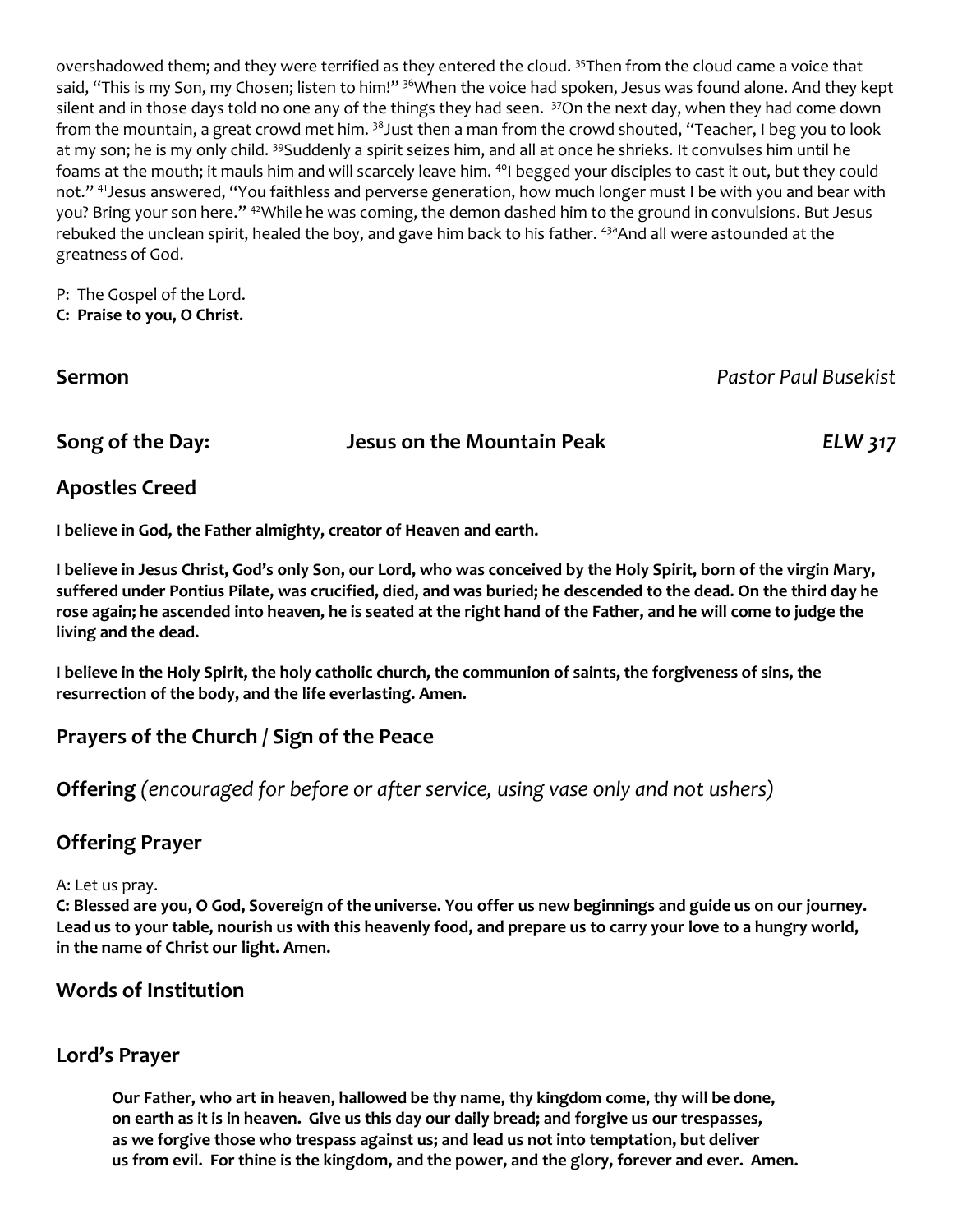### **Communion**

### **Communion Songs: The Table**

# **How Good, Lord, to Be Here** *ELW 315*

### **The Table:**

I will feast at the table of the Lord. I will feast at the table of the Lord. I won't hunger anymore At His table. I will feast at the table of the Lord. I will feast at the table of the Lord. I won't hunger anymore At His table.

Come all you weary, come and find His yoke is easy, His burden light. He is able; He will restore at the table of the Lord.

There is peace at the table of the Lord. There is peace at the table of the Lord. I won't worry anymore At His table.

There is healing at the table of the Lord. There is healing at the table of the Lord. Oh and I won't suffer anymore At His table.

Come all you weary, come and find His yoke is easy, His burden light. He is able; He will restore at the table of the Lord.

I know he has a place for me. Oh, what joy will fill my heart With the saints around the mercy seat of God. Come all you weary, come and find His yoke is easy, His burden light.

He is able; He will restore at the table of the Lord, at the table of the Lord. I'm invited to the table of the Lord. I'm invited to the table of the Lord. He says come just as you are to His table.

### **Final Blessing**

P: God, who leads you in pathways of righteousness, who rejoices over you, and who calls you by name, ☩ bless your going out and your coming in, today and forever. **C: Amen.**

**Sending Song: Shine, Jesus, Shine** *ELW 671*

### **Dismissal**

A: Go with Christ into a weary world. Share the good news. **C: Thanks be to God.**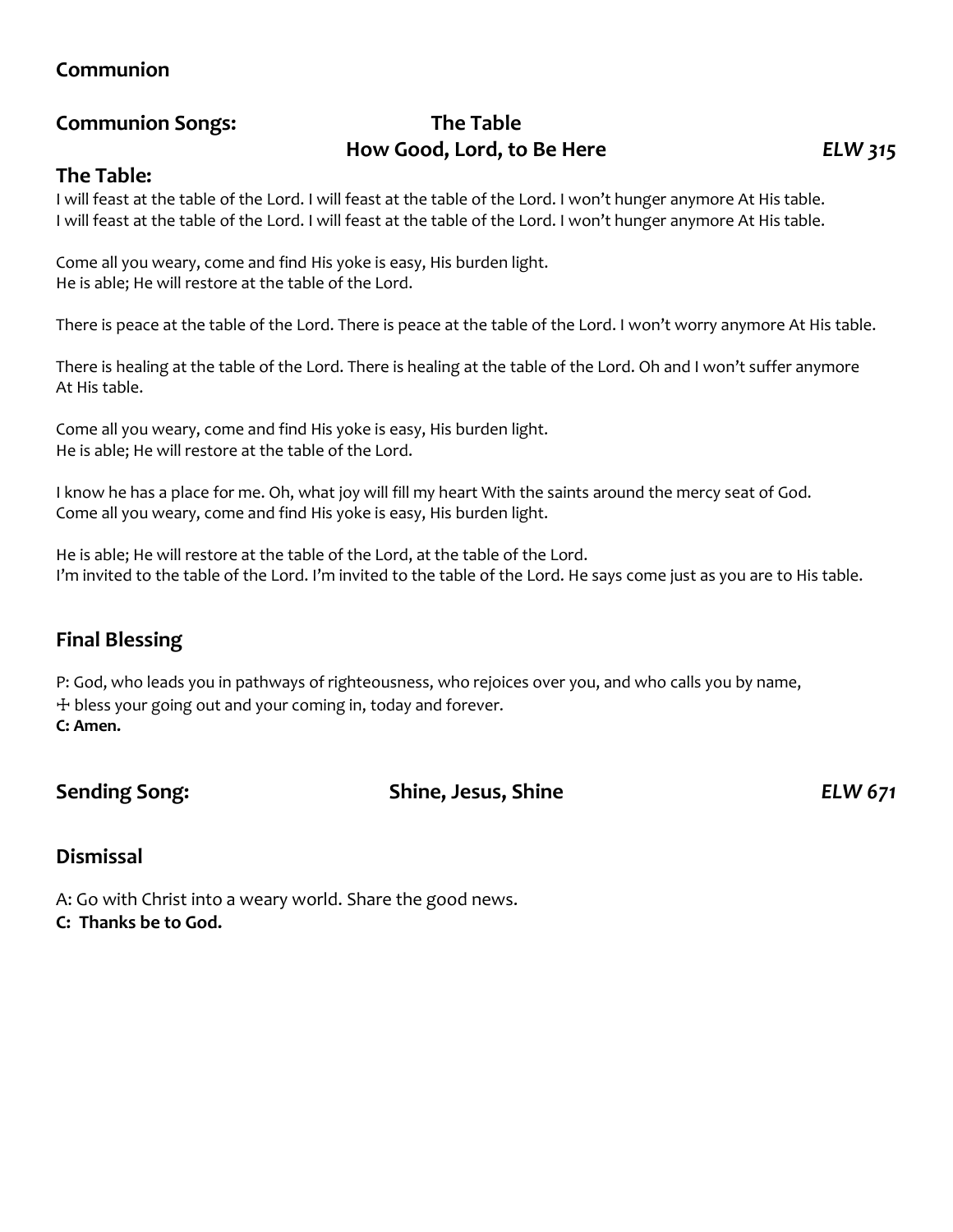

1050 Peninsula Drive Traverse City, MI 49686 (231) 947-9880 www.bethlehemtc.org

# February 27, 2022

# **HAPPY BIRTHDAY**

| 3/04—Kenneth Smith | 3/5—Jodi Kelly |
|--------------------|----------------|
| 3/5—Cheryl Wegener | 3/5—Joe Berry  |

#### Please note the change: A COVID update from Council:

Last week, the Grand Traverse County Covid positivity dipped below the 14-day average 17.5% Covid positivity threshold set up by Council for our current precautions. Therefore, we will transition to a new worship masking standard of "masks optional for vaccinated persons and required for unvaccinated persons." This will ensure that we are doing our part to keep our parishioners and community safe. At the time of printing this bulletin, Munson Healthcare is still at its historic Pandemic Response Level of Red (https://www.munsonhealthcare.org/services/community-health/covid19/pandemic-status). Stay safe, pray for all good things, and see you soon!

#### -Your Bethlehem Church Council

Lent Update: As Covid numbers seem now to be heading in an encouraging direction, we hope to ease back into Fellowship supper gatherings this Lenten season. For March 9, 16, 23, 30 and April 6th, we are planning to have a "simple soup and bread\*" dinner in the Fellowship Hall, followed by worship at 6:30. Our 1st Communion students will have class before dinner. Here's our schedule for each night:

5:30pm - 1st Communion Class in the Youth Room (others welcome to socialize in the Gathering Space)

#### 6:00pm - "A Simple Soup\* at Six"

6:30pm - Brief Worship (Holden Evening Prayer, Taize, or Scripture with Songs and short message for approximately 30 minutes)

#### \*Our soup each night will be served also with bread, a veggie tray, dessert, coffee and punch.

Our Lenten theme this year is "The Message and the Messenger" and will focus during the worship message on an eclectic mix of biblical and modern messengers of the gospel. We hope to see you then!

#### Please note that the new Building and Office Hours are: 9:00am - 2:30pm, Monday - Thursday.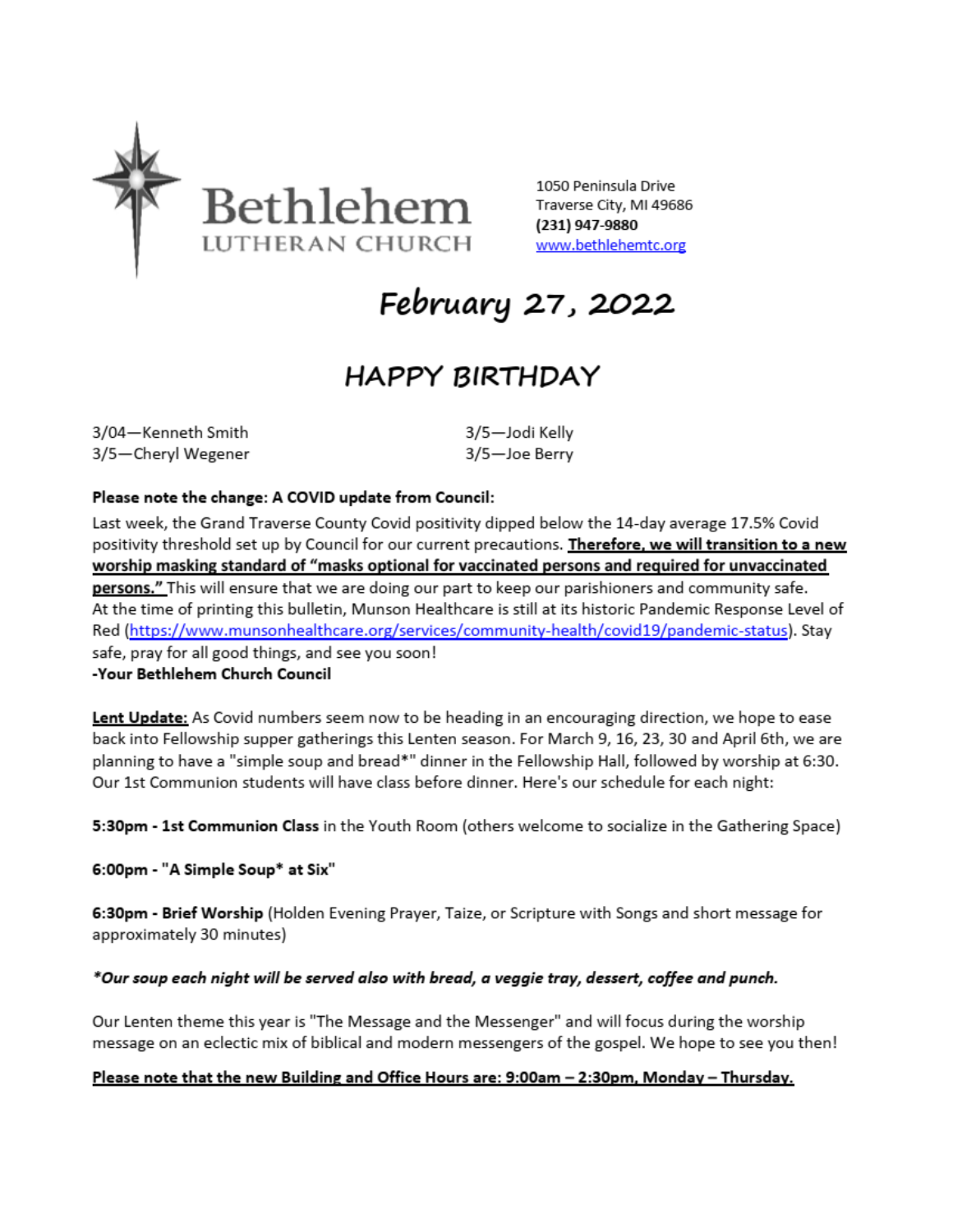#### Today's altar flowers are donated: in Honor of the weekly collection counters.

Sunday flowers: Those of you who donate for the weekly flowers: you are welcome to wait a few minutes after the service in the kitchen to pick-up a bouguet for yourself or someone else. The flower brigade is so thankful for your donation they want to thank you also.

Giving Statements Available: Your individual giving statements are available in your mailbox in the Narthex. The statement covers giving from January through December 2021. Please pick them up at your convenience. To save on postage, I will mail out the ones not picked up by the end of March 2022. Thank you for your generous support for the programs and ministries of your church especially during these uncertain times. Your Bookkeeper

The March issue of the STAR is available today. For current issues of the Star, feel free to check online at www.bethlehemtc.org < About Us > "The Online Bethlehem Star" or type this URL to get these directly: http://www.bethlehemtc.org/the-bethlehem-star-newsletter.

#### Due Dates for STAR/Bulletin/Screen Announcements:

STAR: The third Friday of the month sent to admin@bethlehemtc.org (Please note STAR in subject line) Bulletin/Verbal Announcements: Wednesday of the week sent to admin@bethlehemtc.org (Bulletin/Worship Folder is printed on Thursday morning.) (Please note Bulletin or Announcement in subject line)

Screen Announcements/Weekly BLC Emails: Tuesday of the week sent to annie.slabaugh@bethlehemtc.org (Annie works Sunday - Wednesday)

Monthly STAR: Thanks to all of you who have said that you will read the STAR on line or pick it up at church. Those of you who come to church, be thinking if there is any member close in your neighborhood that you could deliver their copy to them. If you have recently decided to read on line or pick-up at church please call the office and let them know.

The newest Living Lutheran magazine and the April/May/June Christ in our Home can be picked up at the welcome table on Sunday mornings, from the Shooting STAR box below the outside mailbox, or during parking lot communion.

LAUNDRY BASKET PROJECT FOR 2022: We are collecting cleaning items to be given out during the Baby Pantry here at Bethlehem. There is an example basket in the Narthex along with a list of items needed. You may fill an entire basket OR bring single items if you prefer. We would like to have baskets available beginning in March. Thank you for your participation!

Book Club: The book for the Mar. 22 book club meeting at 5:30 on ZOOM is The Handmaid's Tale by Margaret Atwood. I am assured that it is different from the TV show if you have watched that. I think it is going to take many of us out of our "comfort zone". Books from the library are in the plastic bin outside of church. Be sure to sign your name on the sheet next to the number that matches the number on your book. Below is a description of the book:

"Set in the near future, it describes life in what was once the United States, now called the Republic of Gilead, a monotheocracy that has reacted to social unrest and a sharply declining birthrate by reverting to, and going beyond, the repressive intolerance of the original Puritans. The regime takes the Book of Genesis absolutely at its word, with bizarre consequences for the women and men of its population"-

If you are not already on the email list and would like to join the discussion please send your email to Cindy Monroe at cmonroe@chartermi.net.

CHOIR NEWS: The choir hopes to continue singing one time per month on weekends when the majority of singers are in town. If you are interested, please contact Tony Bero at 231 942-1162 or bero.tony@gmail.com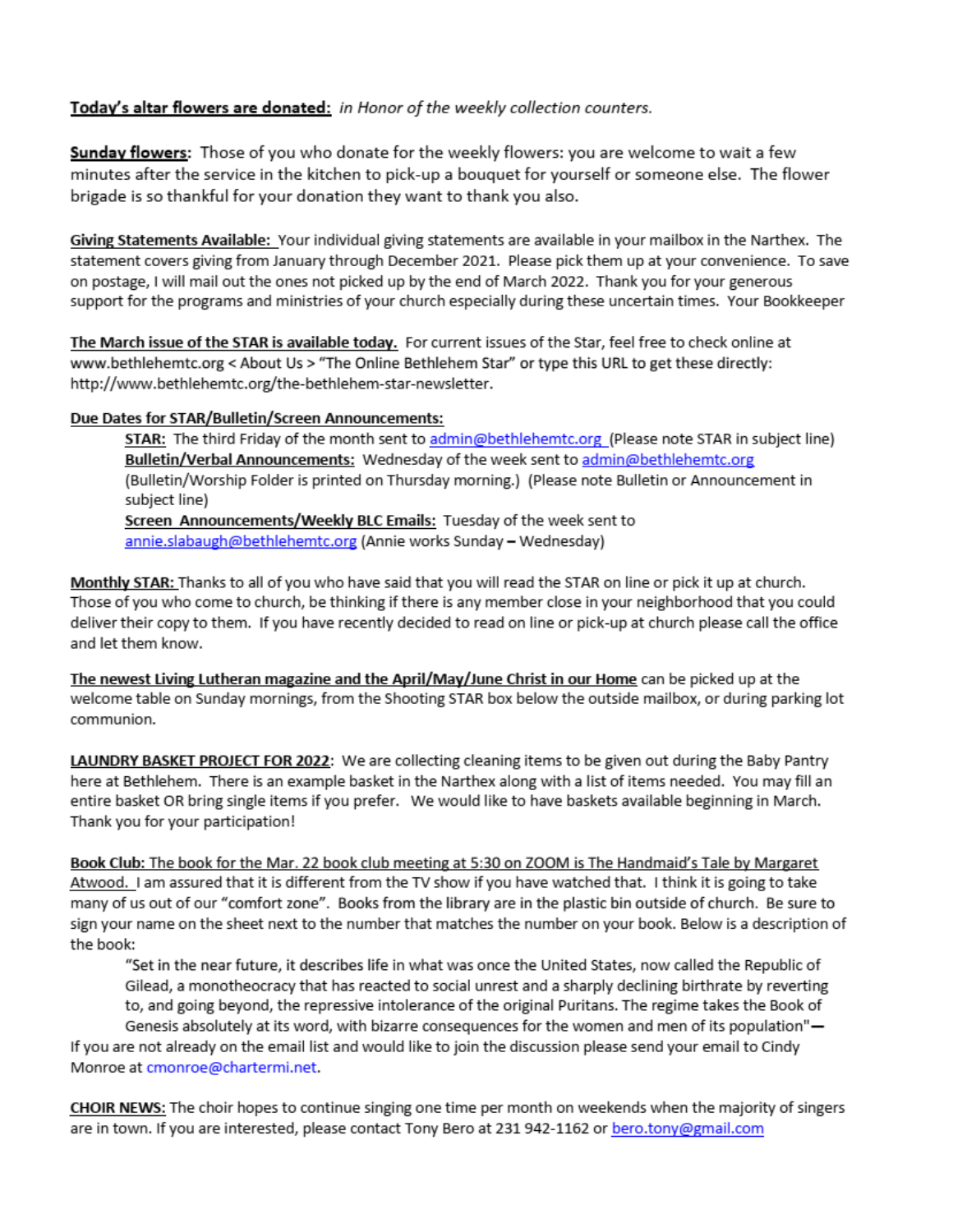Stony Lake Camp Registration is open and free to all young campers interested! The deadline has been extended indefinitely and there is still room! Please register online as soon as possible and let Annie know! The week Bethlehem Adult Leaders will be there is Week 1 (June 19 - 24) so make sure you register for that week! Reach out to Annie either after worship or at annie.slabaugh@bethlehemtc.org with any questions or concerns.

Please consider signing up for Altar Flowers for a Sunday service. While we do not have Altar Flowers during Lent, there are plenty of dates available for the rest of the year. You may use the sign-up poster in the Narthex by signing on the date you request. Then fill out a pink slip with the necessary information and place it and a check for \$40 (payable to Bethlehem Lutheran Church or BLC) in the offering plate on Sunday morning (Preferable) or during the week, in the Administration Assistant's mailbox near the church office entrance. You may select either "in honor" or "in memory" or "to celebrate". If someone has already signed on the date you would like, feel free to add your name - we welcome more than one on a Sunday.

Celebrate a new child in your life with a rose on the baptismal font! Cost \$10.00 per rose. Contact Barbara Oster at beo6475@yahoo.com or 231.668.7038.

The outdoor food pantry is closed until spring to make sure that none of the food is damaged by the cold. You can still bring in your staples at any time and place it in the teal bin under the table by the mailboxes. One BLC member knew of an apartment complex for low income residents with food needs and delivered 12 overflowing bags of what had been outside to the very grateful recipients. Please keep the residents of the 72 unit Brookside Commons Apartments in your prayers. Watch for the pantry to jump back into full swing in the spring.

Our blog has been renamed "Paths of Hope". Check it out on the Bethlehem website: http://www.bethlehemtc.org/new-blog-paths-of-hope.

The Wednesday morning bible study of Matthew meets from 9-11am. All are welcome. Bring your own bible. We read the bible and then talk about what we read. We say a prayer for any needs that are shared. Come. Join a fellowship. Leader is Barbara Graf.

Quilters need help! We meet on Tuesdays 9:00am-11:00am. It is not traditional quilting. We tie three layers of fabric together. The "quilts" are sent all over the world when needed by Lutheran World Relief. So if you can tie or even cut, please join us on Tuesday mornings.

"Zoom Book Study" gathering via Zoom has returned on Wednesdays at 1:30pm for the new year. Besides the thought-provoking discussions, we also have great conversation and fellowship. For this series, we have a new book, Home By Another Way by Barbara Brown Taylor. It contains sermons that walk us through the church year. The book can be ordered through Amazon - if necessary, Barbara Oster can help with ordering. Please contact Pr. Paul if you are interested in joining. We will not meet this Wednesday because of Ash Wednesday observances.

#### Please continue to turn in your Olesons' receipts to Bethlehem. Thanks for your support.

Have something important going on at Bethlehem that you'd like others to know about? Maybe a Small Group? A Club Event? Feature it on the Screen Announcements and on our Facebook Events Page! If there is something you'd like featured or included for either Screen Announcements or Facebook Events please reach out to Annie at annie.slabaugh@bethlehemtc.org.

Bethlehem sends weekly emails directly to your inbox with important announcements and information! If you are not getting them for any reason or if you have something you'd like to have added please reach out to Annie at annie.slabaugh@bethlehemtc.org.